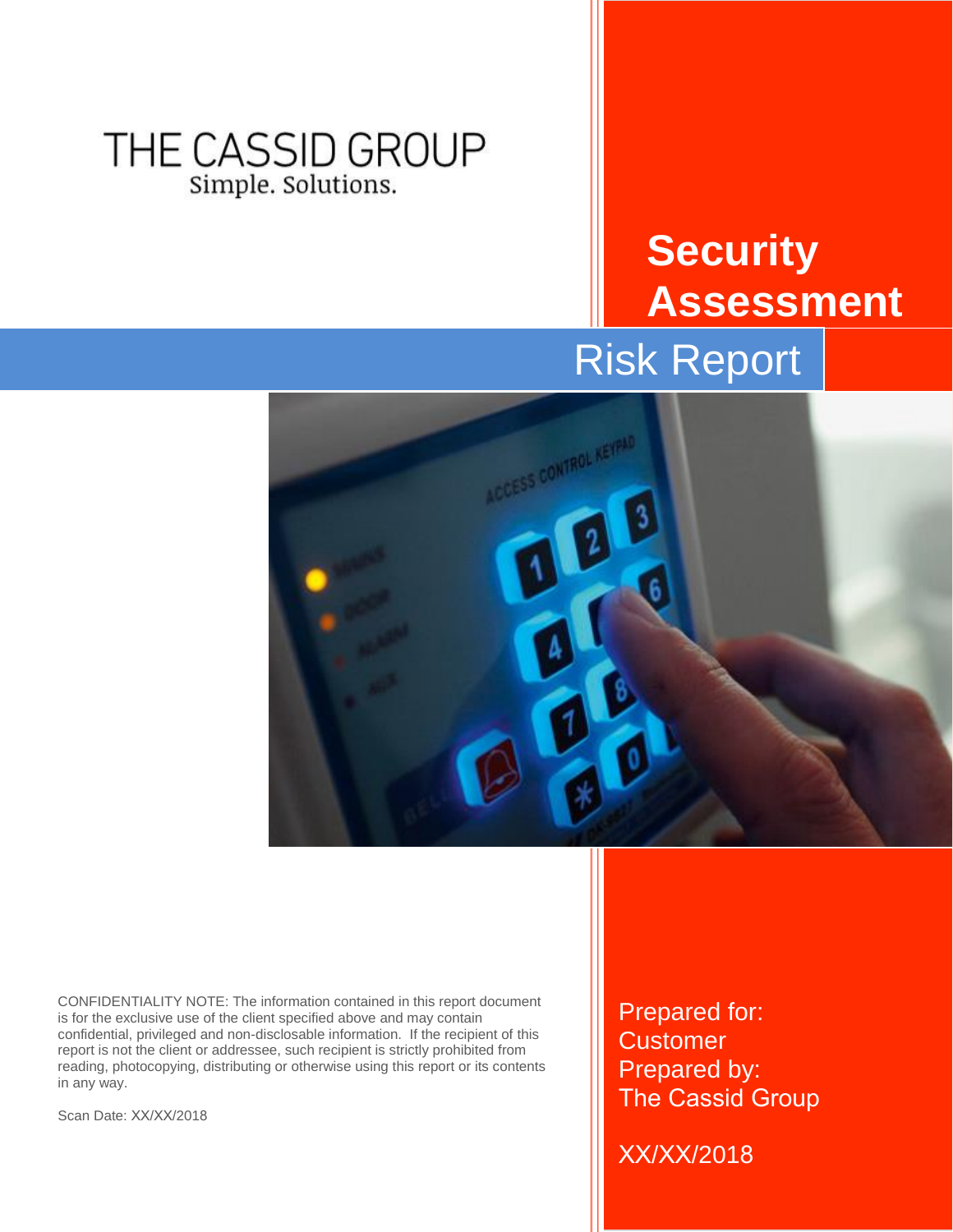# **Table of Contents**

- 1 [Discovery Tasks](#page-2-0)
- 2 [Risk Score](#page-3-0)
- 3 [Issues Summary](#page-4-0)
- 4 [External Vulnerabilities](#page-6-0)
- 5 [Internal Vulnerabilities](#page-8-0)
- 6 [Local Security Policy Consistency](#page-8-1)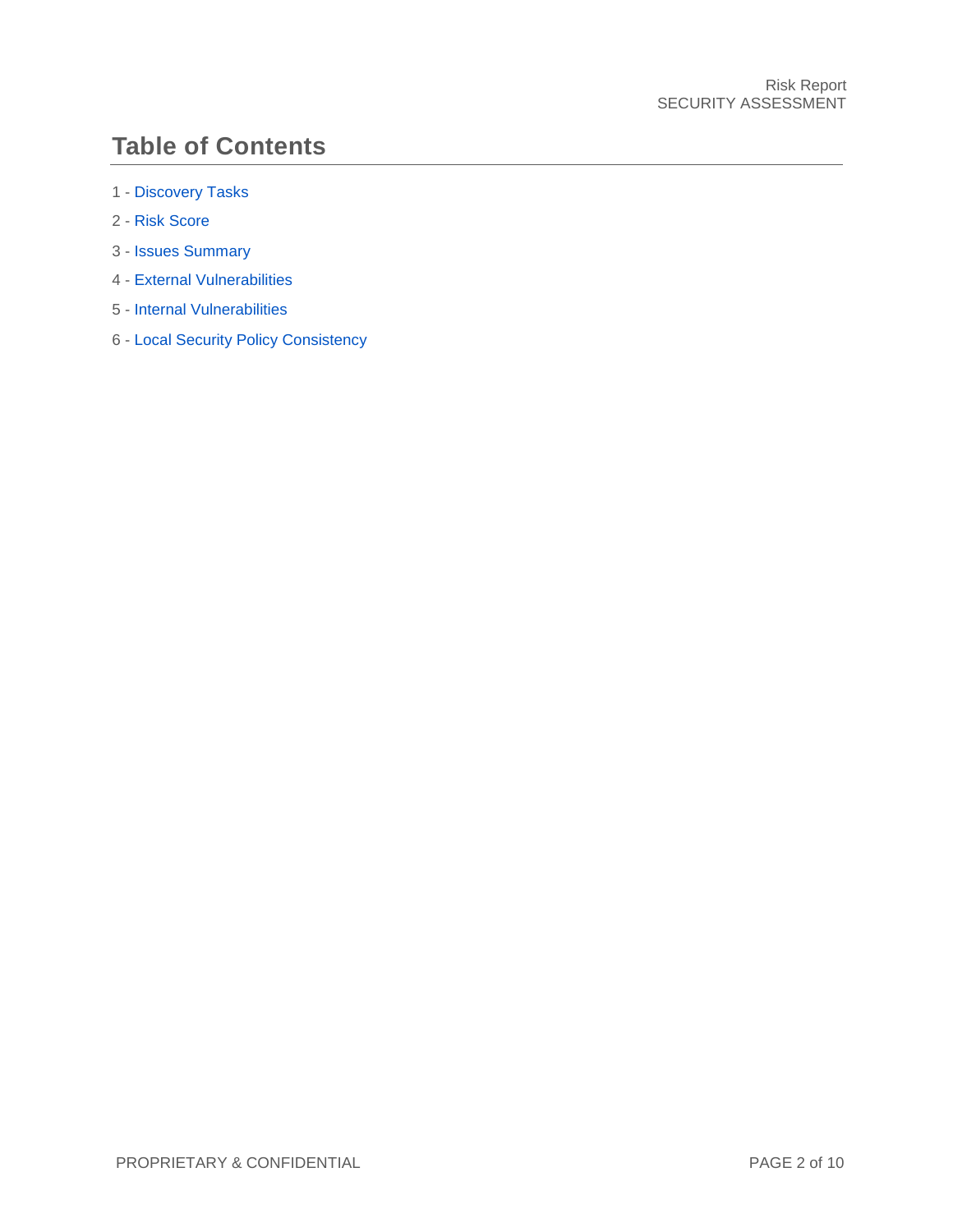# <span id="page-2-0"></span>**Discovery Tasks**

The following discovery tasks were performed:

|   | <b>Task</b>                              | <b>Description</b>                                                                               |
|---|------------------------------------------|--------------------------------------------------------------------------------------------------|
| ✓ | Detect System Protocol Leakage           | Detects outbound protocols that should not be allowed.                                           |
| ✓ | <b>Detect Unrestricted Protocols</b>     | Detects system controls for protocols that should be allowed but<br>restricted.                  |
| ✓ | Detect User Controls                     | Determines if controls are in place for user web browsing.                                       |
| ✓ | Detect Wireless Access                   | Detects and determines if wireless networks are available and<br>secured.                        |
| ✓ | <b>External Security Vulnerabilities</b> | Performs detailed External Vulnerability Scan. List and categorize<br>external security threats. |
| ✓ | <b>Network Share Permissions</b>         | Documents access to file system shares.                                                          |
| ✓ | Domain Security Policy                   | Documents domain computer and domain controller security policies.                               |
|   | <b>Local Security Policy</b>             | Documents and assesses consistency of local security policies.                                   |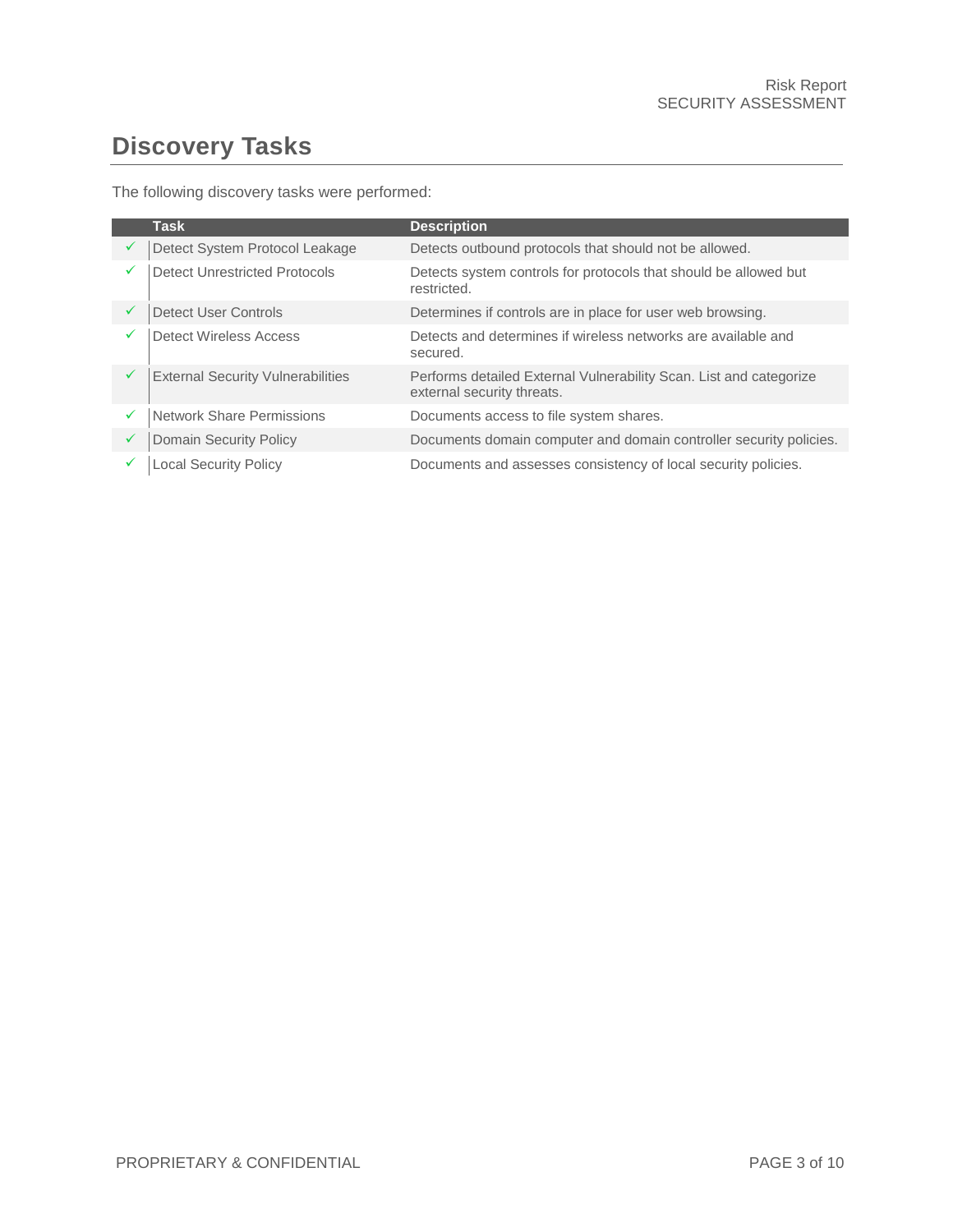### <span id="page-3-0"></span>**Risk Score**

The Risk Score is a value from 1 to 100, where 100 represents significant risk and potential issues. The score is risk associated with the highest risk issue.



Several critical issues were identified. Identified issues should be investigated and addressed according to the Management Plan.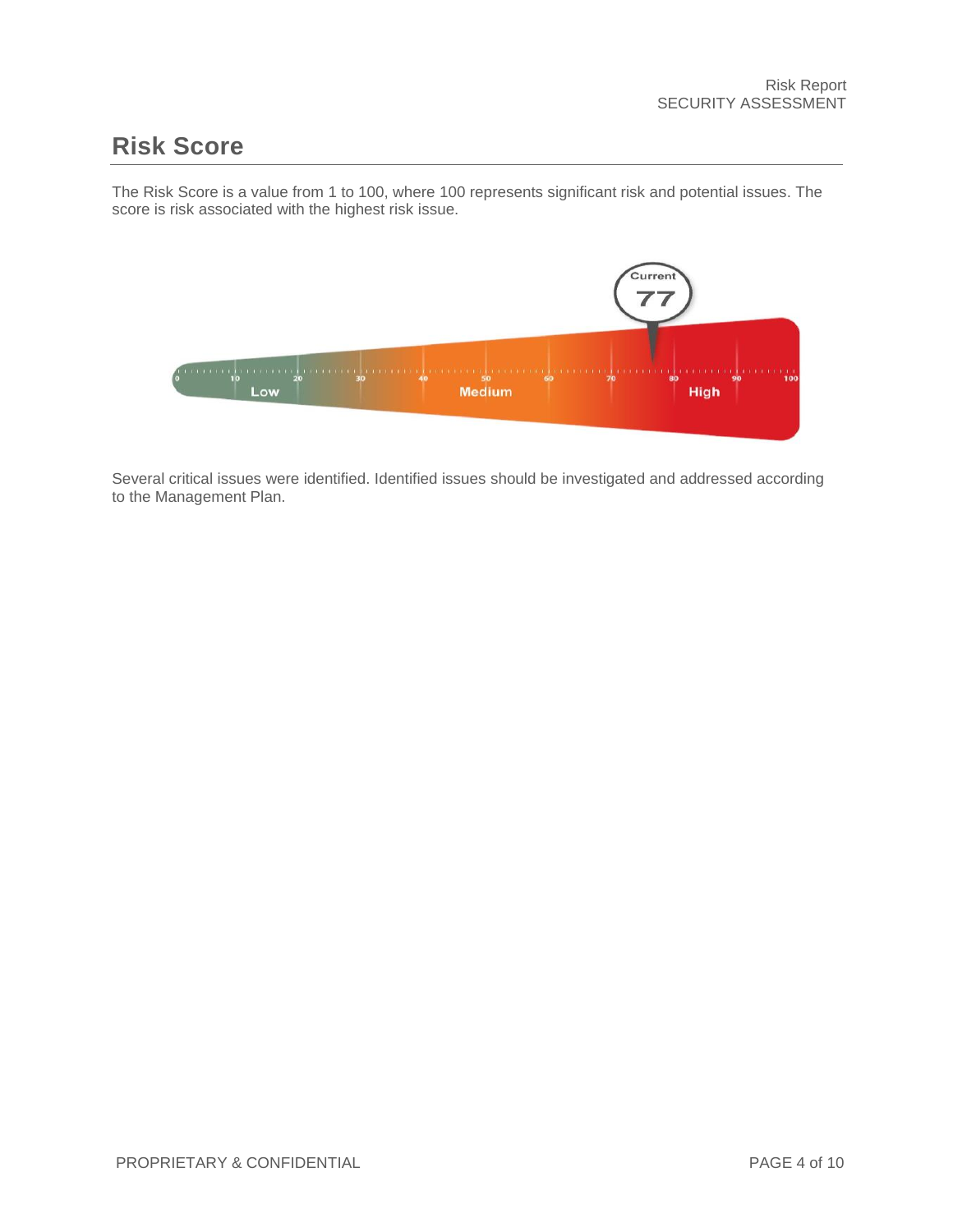# <span id="page-4-0"></span>**Issues Summary**

This section contains summary of issues detected during the Security Assessment. It is based on general Industry-wide, and may indicate existing issues or points of interest. The Overall Issue Score grades the level of issues in the environment. An Overall Issue score of zero (0) means no issues were detected in the environment. It may not always be possible to achieve a zero score in all environments due to specific circumstances.

| <b>Overall Issue Score</b> |                                                                                                                                                                                                                                                                                      |  |  |  |  |  |  |  |
|----------------------------|--------------------------------------------------------------------------------------------------------------------------------------------------------------------------------------------------------------------------------------------------------------------------------------|--|--|--|--|--|--|--|
| Current                    | 1434                                                                                                                                                                                                                                                                                 |  |  |  |  |  |  |  |
|                            |                                                                                                                                                                                                                                                                                      |  |  |  |  |  |  |  |
|                            | <b>Overall Issue Score:</b> Risk Score x Number of Incidents = Total points: Total percent $(\%)$                                                                                                                                                                                    |  |  |  |  |  |  |  |
| 1080                       | Automatic screen lock not turned on. (72 pts each)                                                                                                                                                                                                                                   |  |  |  |  |  |  |  |
|                            | <b>Current Score: 72 pts x 15 = 1080: 75.31%</b><br><b>Issue:</b> Automatic screen lock prevents unauthorized access when users leave their                                                                                                                                          |  |  |  |  |  |  |  |
|                            | computers. Having no screen lock enabled allows unauthorized access to network resources.                                                                                                                                                                                            |  |  |  |  |  |  |  |
|                            | Recommendation: Enable automatic screen lock on the specified computers.                                                                                                                                                                                                             |  |  |  |  |  |  |  |
|                            |                                                                                                                                                                                                                                                                                      |  |  |  |  |  |  |  |
|                            | <b>Account lockout disabled (77 pts each)</b>                                                                                                                                                                                                                                        |  |  |  |  |  |  |  |
| 77                         | <b>Current Score:</b> 77 pts $x$ 1 = 77: 5.37%                                                                                                                                                                                                                                       |  |  |  |  |  |  |  |
|                            | <b>Issue:</b> Account lockout (disabling an account after a number of failed attempts) significantly<br>reduces the risk of an attacker acquiring a password through a brute force attack.                                                                                           |  |  |  |  |  |  |  |
|                            | <b>Recommendation:</b> Enable account lockout for all users.                                                                                                                                                                                                                         |  |  |  |  |  |  |  |
|                            |                                                                                                                                                                                                                                                                                      |  |  |  |  |  |  |  |
|                            | Medium severity external vulnerabilities detected (75 pts each)                                                                                                                                                                                                                      |  |  |  |  |  |  |  |
| 75                         | <b>Current Score:</b> 75 pts $x$ 1 = 75: 5.23%                                                                                                                                                                                                                                       |  |  |  |  |  |  |  |
|                            | Issue: External vulnerabilities may potentially allow malicious attacks from outside your<br>network and should be addressed as soon as possible. External vulnerabilities are considered<br>potential security holes that can allow hackers access to your network and information. |  |  |  |  |  |  |  |
|                            | Recommendation: Assess the risk of each vulnerability and remediating all external<br>vulnerabilities as prescribed.                                                                                                                                                                 |  |  |  |  |  |  |  |
|                            |                                                                                                                                                                                                                                                                                      |  |  |  |  |  |  |  |
|                            | Password history not remembered for at least six passwords (72 pts each)                                                                                                                                                                                                             |  |  |  |  |  |  |  |
| 72                         | <b>Current Score:</b> 72 pts $x$ 1 = 72: 5.02%                                                                                                                                                                                                                                       |  |  |  |  |  |  |  |
|                            | Issue: Short password histories allow users to rotate through a known set of passwords, thus<br>reducing the effectiveness of a good password management policy.                                                                                                                     |  |  |  |  |  |  |  |
|                            | Recommendation: Increase password history to remember at least six passwords.                                                                                                                                                                                                        |  |  |  |  |  |  |  |
|                            |                                                                                                                                                                                                                                                                                      |  |  |  |  |  |  |  |

**Inconsistent password policy / Exceptions to password policy (68 pts each)**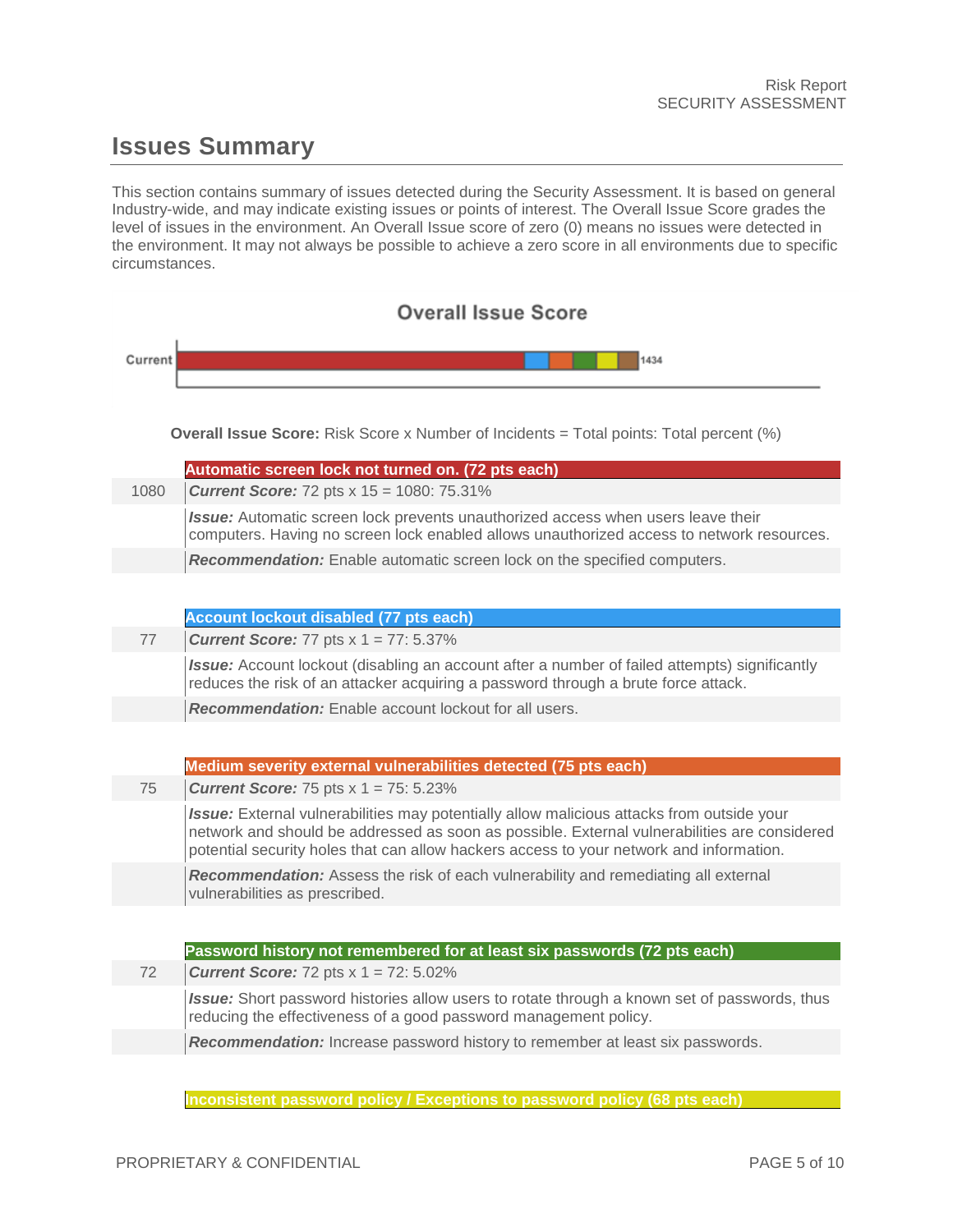#### 68 *Current Score:* 68 pts x 1 = 68: 4.74%

**Issue:** Password policies are not consistently applied from one computer to the next. A consistently applied password policy ensures adherence to password best practices.

*Recommendation:* Eliminate inconsistencies and exceptions to the password policy.

#### **Lack of web filtering (62 pts each)**

62 *Current Score:* 62 pts x 1 = 62: 4.32%

*Issue:* Access to all websites appears to be unrestricted. This issue does not imply that any particular user is currently accessing restricted sites, but rather that they can. Controlling access to the Internet and websites may help reduce risks related to security, legal, and productivity concerns. Lack of adequate content management filtering to block restricted sites may lead to increased network risk and business liability.

*Recommendation:* Put access controls in place to block websites that violate the company's Internet use policy.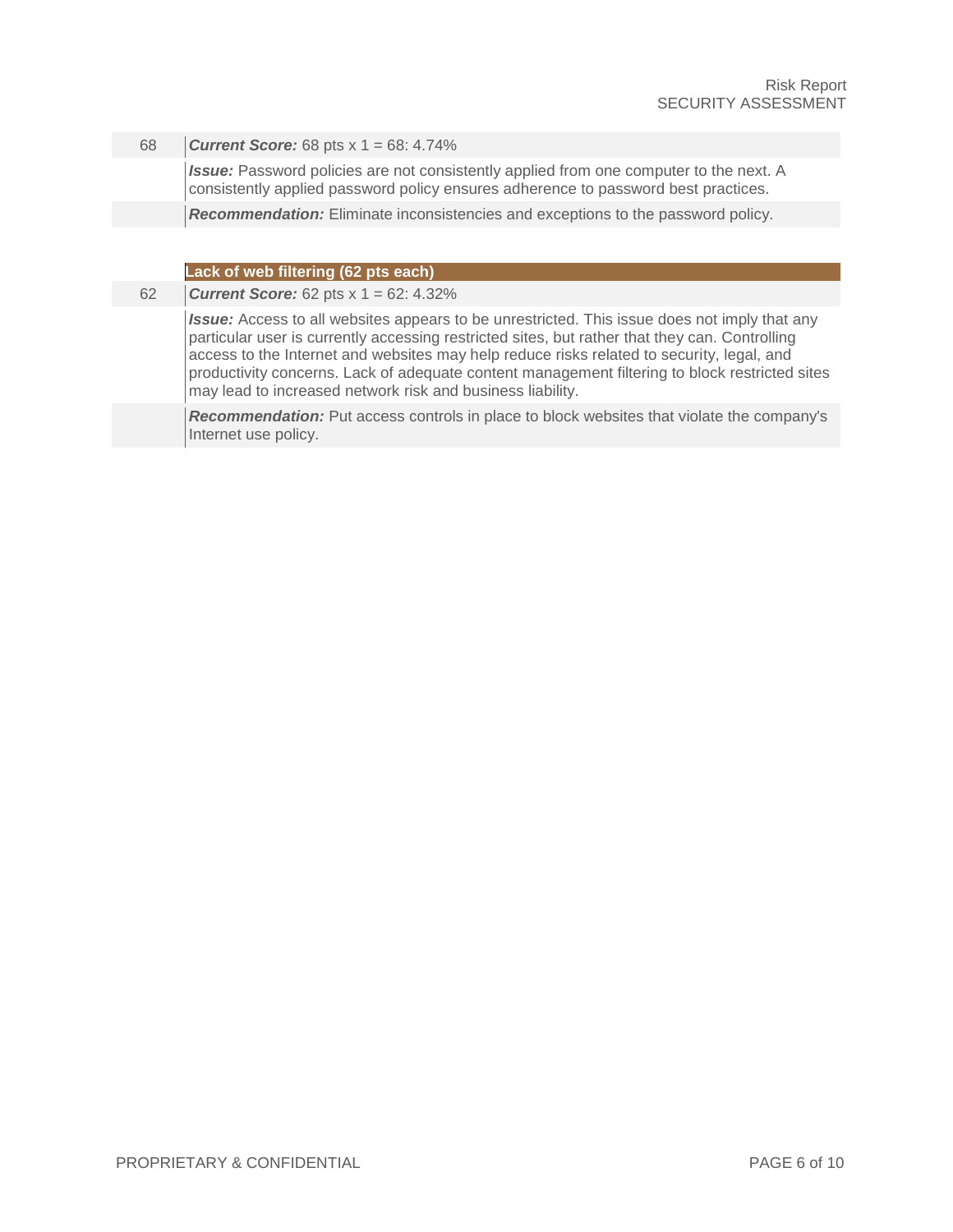### <span id="page-6-0"></span>**External Vulnerabilities**



#### **Host Issue Summary**

| <b>Host</b>                                                        | <b>Open Ports</b> | Hiah | <b>Med</b> | Low | <b>False</b> |  |
|--------------------------------------------------------------------|-------------------|------|------------|-----|--------------|--|
| 50.248.236.185 (50-248-236-185-<br>static.hfc.comcastbusiness.net) |                   |      |            |     |              |  |
| $\cdot$ $\cdot$                                                    |                   |      |            |     |              |  |

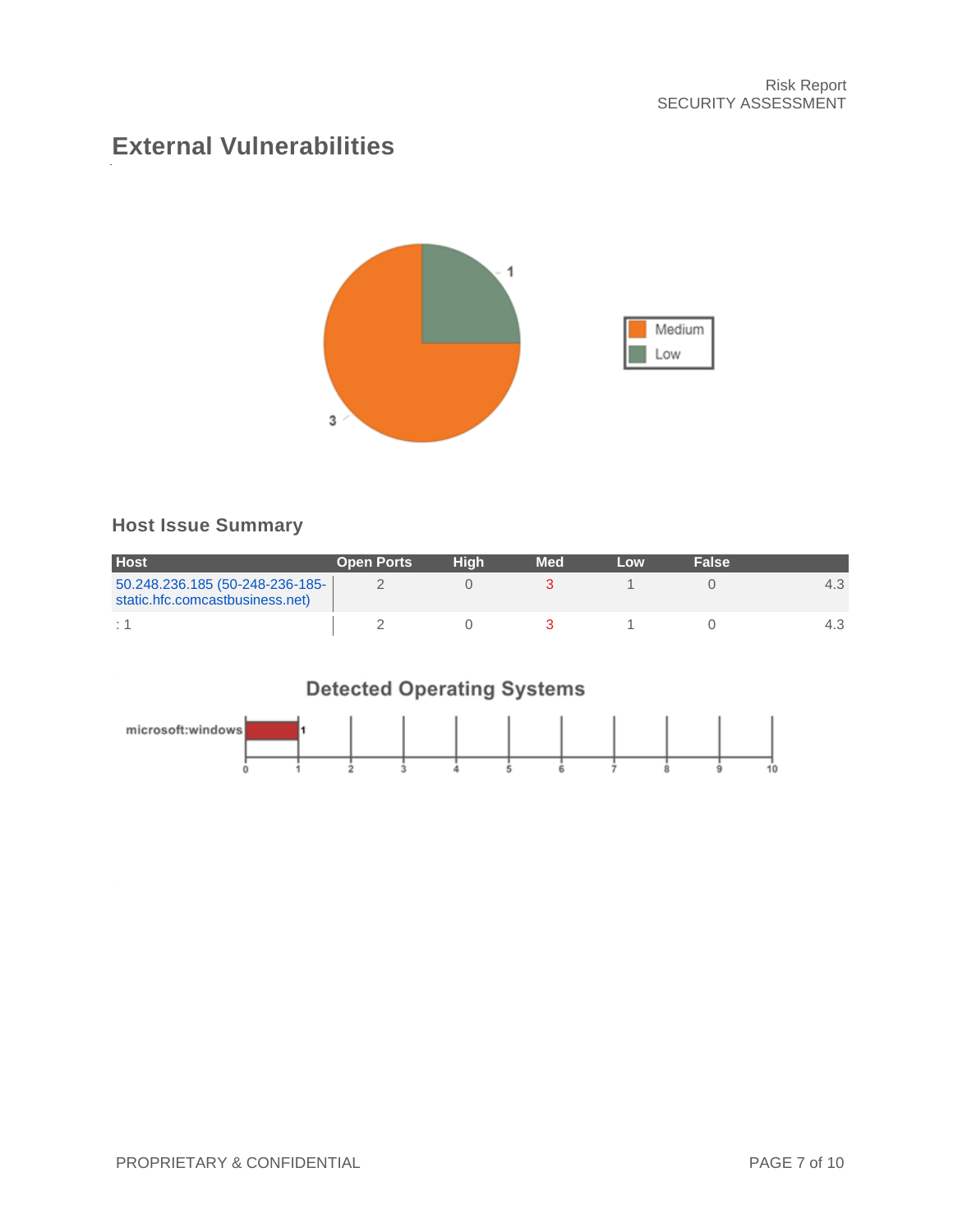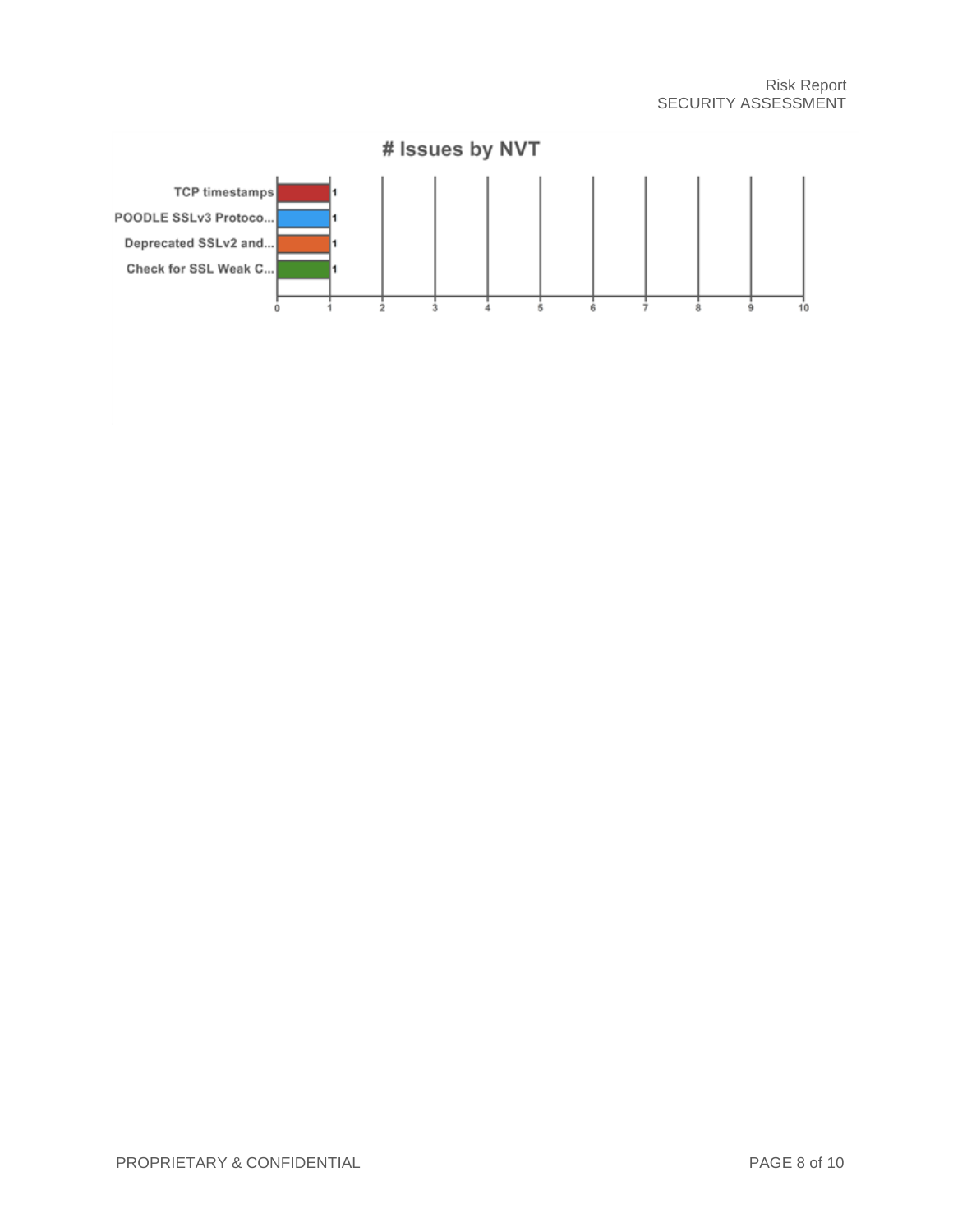### <span id="page-8-0"></span>**Internal Vulnerabilities**

<span id="page-8-1"></span>